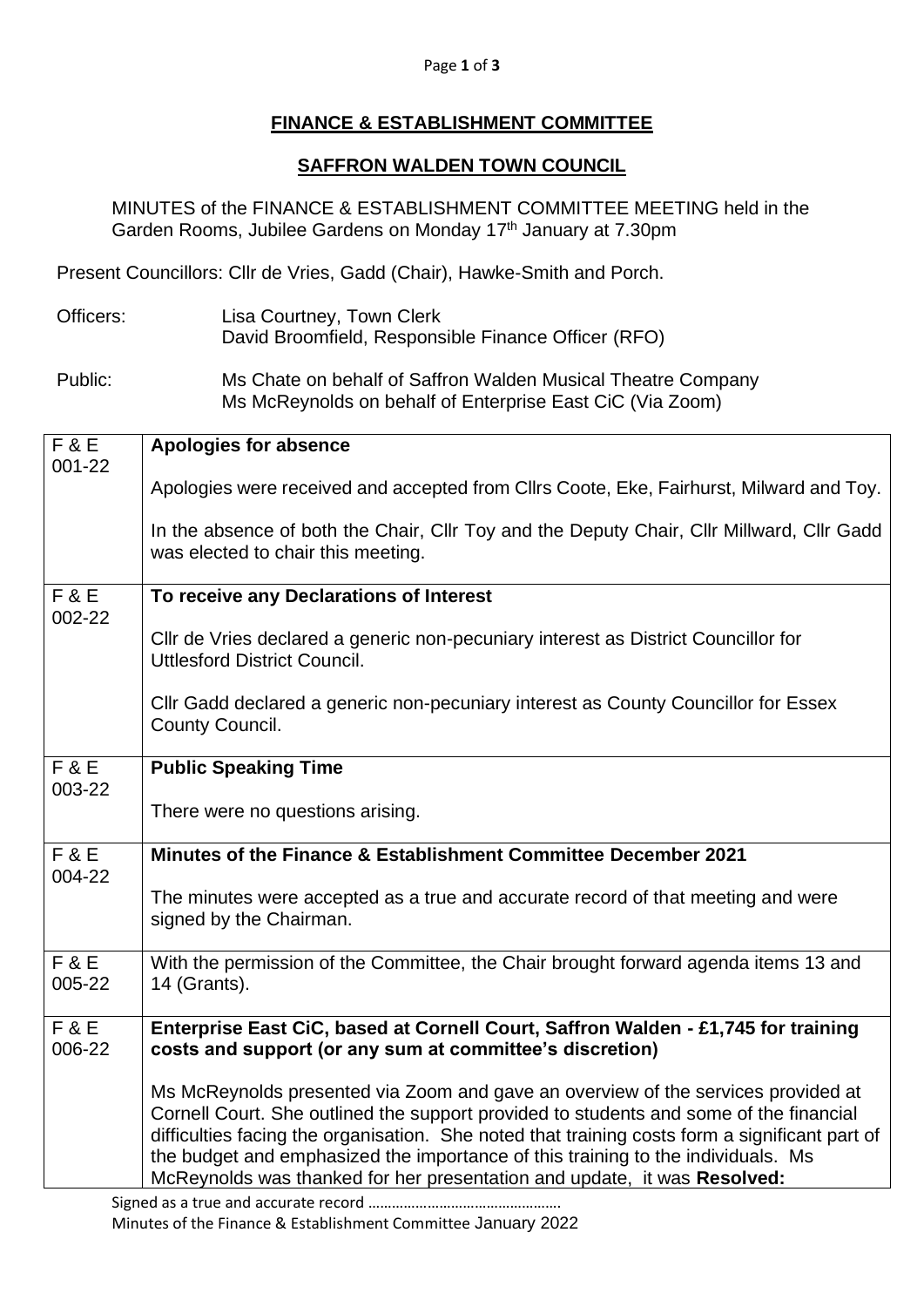|                          | To award the grant to Enterprise East CiC in accordance with the grant application as<br>submitted for a total sum of £1,745 and that funds be met from the Resilience funds<br>(rather than the small grants scheme).                                            |  |
|--------------------------|-------------------------------------------------------------------------------------------------------------------------------------------------------------------------------------------------------------------------------------------------------------------|--|
| <b>F&amp;E</b><br>007-22 | Saffron Walden Musical Theatre Company (SWMTC) - £300 toward wardrobe costs                                                                                                                                                                                       |  |
|                          | Ms Chate presented to committee explaining that it is the groups centenary year. She<br>provided an overview of the theatre company, particularly noting the mental health and<br>wellbeing benefits in participating in the musical activities. It was Resolved: |  |
|                          | To award the £300 grant in accordance with the grant application as submitted, using<br>the small grant scheme funds.                                                                                                                                             |  |
| <b>Financial Matters</b> |                                                                                                                                                                                                                                                                   |  |
| F & E<br>008-22          | Expenditure - to be authorised                                                                                                                                                                                                                                    |  |
|                          | (a) Payment of the accounts received since 13 <sup>th</sup> December 2021 were approved.<br>(b) Payment of accounts for payments already made since 13 <sup>th</sup> December 2021 were<br>approved.                                                              |  |
| F & E<br>009-22          | <b>Tourist Information Centre</b>                                                                                                                                                                                                                                 |  |
|                          | The Committee received and noted the profit and loss account for December 2021.                                                                                                                                                                                   |  |
| <b>F&amp;E</b><br>010-22 | <b>Monthly Reports</b>                                                                                                                                                                                                                                            |  |
|                          | Committee received and noted the following monthly reports:                                                                                                                                                                                                       |  |
|                          | (a) Bank reconciliation statement with supporting statements                                                                                                                                                                                                      |  |
|                          | (b) Cash Book – showing all income and expenditure for December 2021.                                                                                                                                                                                             |  |
|                          | (c) Income report broken down by budget code – year to date including comparison of<br>income year to date against previous years.                                                                                                                                |  |
| <b>F&amp;E</b><br>011-22 | <b>Committee Hi-Light Reports</b>                                                                                                                                                                                                                                 |  |
|                          | The Committee received and noted the Hi-Lighted reports from the RFO. There were no<br>specific items to note or action to be taken in relation to documents 8(a) or 8(b).                                                                                        |  |
| <b>F&amp;E</b><br>012-22 | <b>Forward Plan</b>                                                                                                                                                                                                                                               |  |
|                          | Committee received and noted the forward plan.                                                                                                                                                                                                                    |  |
| <b>F&amp;E</b><br>013-22 | <b>Audit Report</b>                                                                                                                                                                                                                                               |  |
|                          | Committee received and noted the audit report and noted that remedies are required on<br>the SWTC website in relation the financial papers.                                                                                                                       |  |